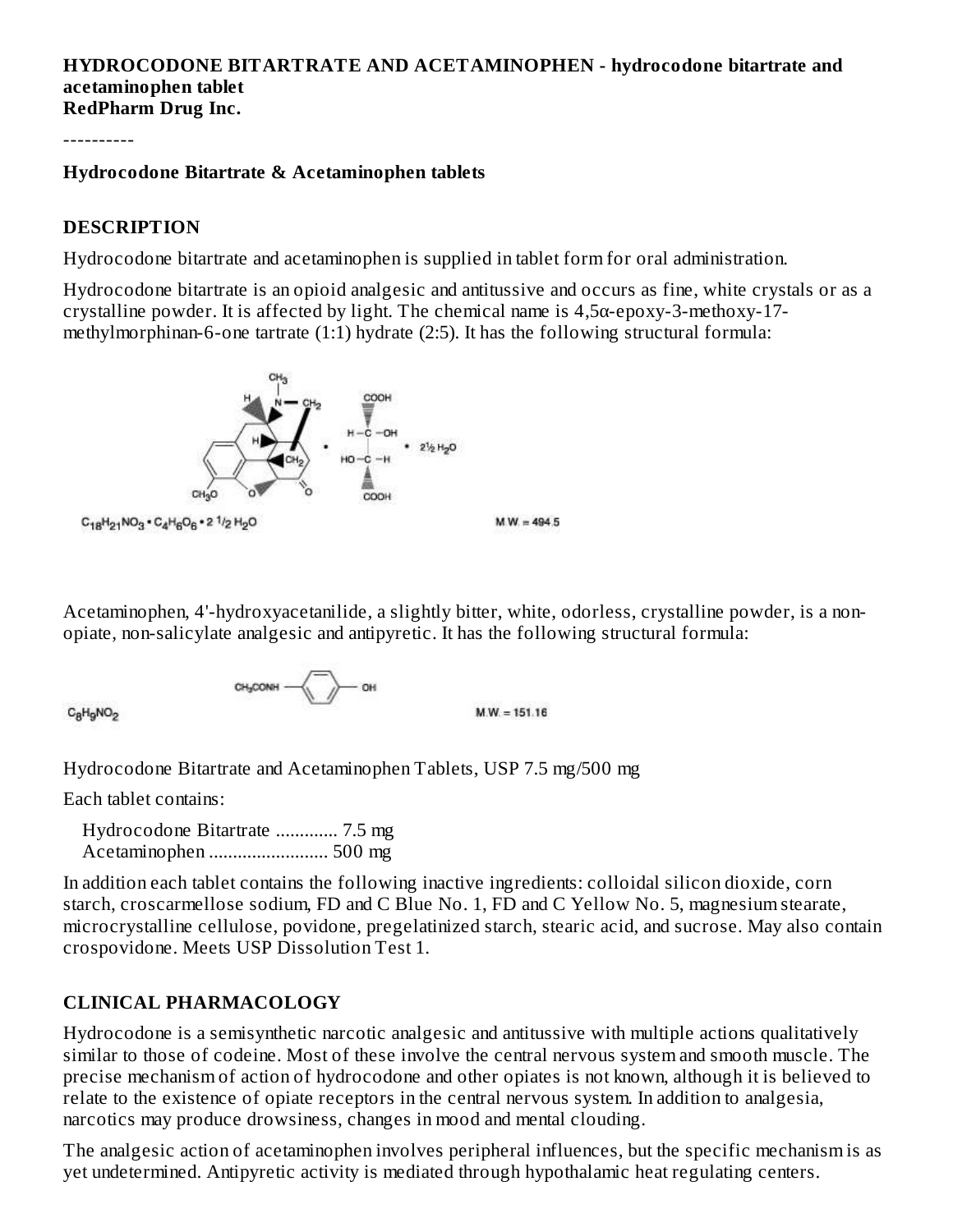Acetaminophen inhibits prostaglandin synthetase. Therapeutic doses of acetaminophen have negligible effects on the cardiovascular or respiratory systems; however, toxic doses may cause circulatory failure and rapid, shallow breathing.

# **Pharmacokinetics:**

The behavior of the individual components is described below. *Hydrocodone:*

Following a 10 mg oral dose of hydrocodone administered to five adult male subjects, the mean peak concentration was  $23.6 \pm 5.2$  ng/mL. Maximum serum levels were achieved at  $1.3 \pm 0.3$  hours and the half-life was determined to be  $3.8 \pm 0.3$  hours. Hydrocodone exhibits a complex pattern of metabolism including O-demethylation, N-demethylation and 6-ketoreduction to the corresponding 6-α- and 6-βhydroxymetabolites. See **OVERDOSAGE** for toxicity information. *Acetaminophen:*

Acetaminophen is rapidly absorbed from the gastrointestinal tract and is distributed throughout most body tissues. The plasma half-life is 1.25 to 3 hours, but may be increased by liver damage and following overdosage. Elimination of acetaminophen is principally by liver metabolism (conjugation) and subsequent renal excretion of metabolites. Approximately 85% of an oral dose appears in the urine within 24 hours of administration, most as the glucuronide conjugate, with small amounts of other conjugates and unchanged drug. See **OVERDOSAGE** for toxicity information.

## **INDICATIONS AND USAGE**

Hydrocodone bitartrate and acetaminophen tablets are indicated for the relief of moderate to moderately severe pain.

### **CONTRAINDICATIONS**

This product should not be administered to patients who have previously exhibited hypersensitivity to hydrocodone or acetaminophen.

Patients known to be hypersensitive to other opioids may exhibit cross-sensitivity to hydrocodone.

# **WARNINGS**

Respiratory Depression:

At high doses or in sensitive patients, hydrocodone may produce dose-related respiratory depression by acting directly on the brain stem respiratory center. Hydrocodone also affects the center that controls respiratory rhythm, and may produce irregular and periodic breathing. Head Injury and Increased Intracranial Pressure:

The respiratory depressant effects of narcotics and their capacity to elevate cerebrospinal fluid pressure may be markedly exaggerated in the presence of head injury, other intracranial lesions or a preexisting increase in intracranial pressure. Furthermore, narcotics produce adverse reactions which may obscure the clinical course of patients with head injuries. Acute Abdominal Conditions:

The administration of narcotics may obscure the diagnosis or clinical course of patients with acute abdominal conditions.

Misuse, Abuse, and Diversion of Opioids:

Hydrocodone bitartrate and acetaminophen tablets contain hydrocodone, an opioid agonist, and is a Schedule III controlled substance. Opioid agonists have the potential for being abused and are sought by abusers and people with addiction disorders, and are subject to diversion.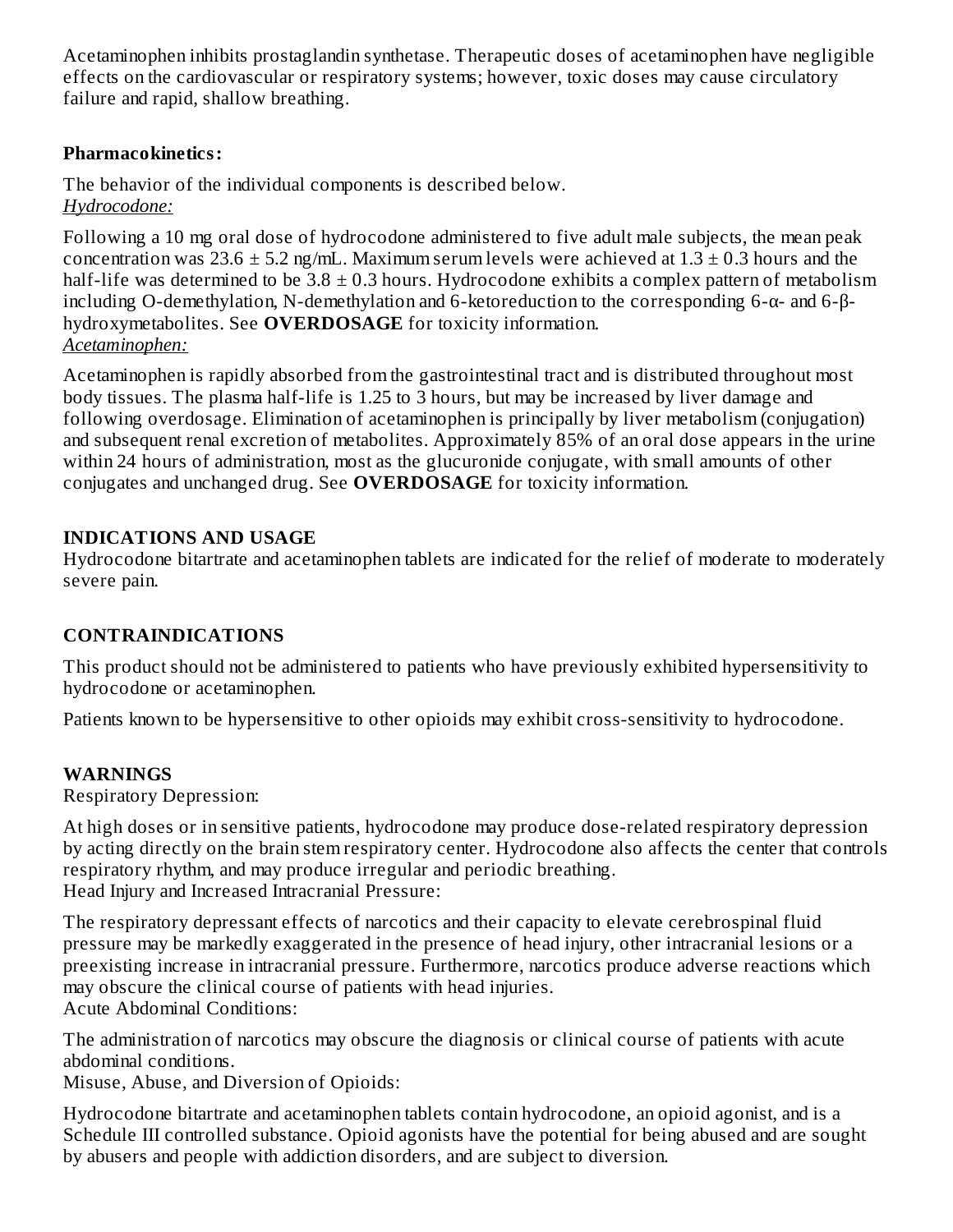Hydrocodone bitartrate and acetaminophen tablets can be abused in a manner similar to other opioid agonists, legal or illicit. This should be considered when prescribing or dispensing hydrocodone bitartrate and acetaminophen tablets in situations where the physician or pharmacist is concerned about an increased risk of misuse, abuse or diversion (see **DRUG ABUSE AND DEPENDENCE**).

### **PRECAUTIONS**

### General:*Special Risk Patients:*

As with any narcotic analgesic agent, hydrocodone bitartrate and acetaminophen tablets should be used with caution in elderly or debilitated patients, and those with severe impairment of hepatic or renal function, hypothyroidism, Addison's disease, prostatic hypertrophy or urethral stricture. The usual precautions should be observed and the possibility of respiratory depression should be kept in mind. *Cough Reflex:*

Hydrocodone suppresses the cough reflex; as with all narcotics, caution should be exercised when hydrocodone bitartrate and acetaminophen tablets are used postoperatively and in patients with pulmonary disease.

Hydrocodone Bitartrate and Acetaminophen Tablets 7.5 mg/500 mg contain FD and C Yellow No. 5 (tartrazine) which may cause allergic-type reactions (including bronchial asthma) in certain susceptible persons. Although the overall incidence of FD and C Yellow No. 5 (tartrazine) sensitivity in the general population is low, it is frequently seen in patients who also have aspirin hypersensitivity.

### **Information for Patients:**

Hydrocodone, like all narcotics, may impair the mental and/or physical abilities required for the performance of potentially hazardous tasks such as driving a car or operating machinery; patients should be cautioned accordingly.

Alcohol and other CNS depressants may produce an additive CNS depression, when taken with this combination product, and should be avoided.

Hydrocodone may be habit-forming. Patients should take the drug only for as long as it is prescribed, in the amounts prescribed, and no more frequently than prescribed.

### **Laboratory Tests:**

In patients with severe hepatic or renal disease, effects of therapy should be monitored with serial liver and/or renal function tests.

### **Drug Interactions:**

Patients receiving other narcotic analgesics, antihistamines, antipsychotics, antianxiety agents, or other CNS depressants (including alcohol) concomitantly with hydrocodone bitartrate and acetaminophen tablets may exhibit an additive CNS depression. When combined therapy is contemplated, the dose of one or both agents should be reduced.

The use of MAO inhibitors or tricyclic antidepressants with hydrocodone preparations may increase the effect of either the antidepressant or hydrocodone.

### **Drug/Laboratory Test Interactions:**

Acetaminophen may produce false-positive test results for urinary 5-hydroxyindoleacetic acid.

### **Carcinogenesis, Mutagenesis, Impairment of Fertility:**

No adequate studies have been conducted in animals to determine whether hydrocodone or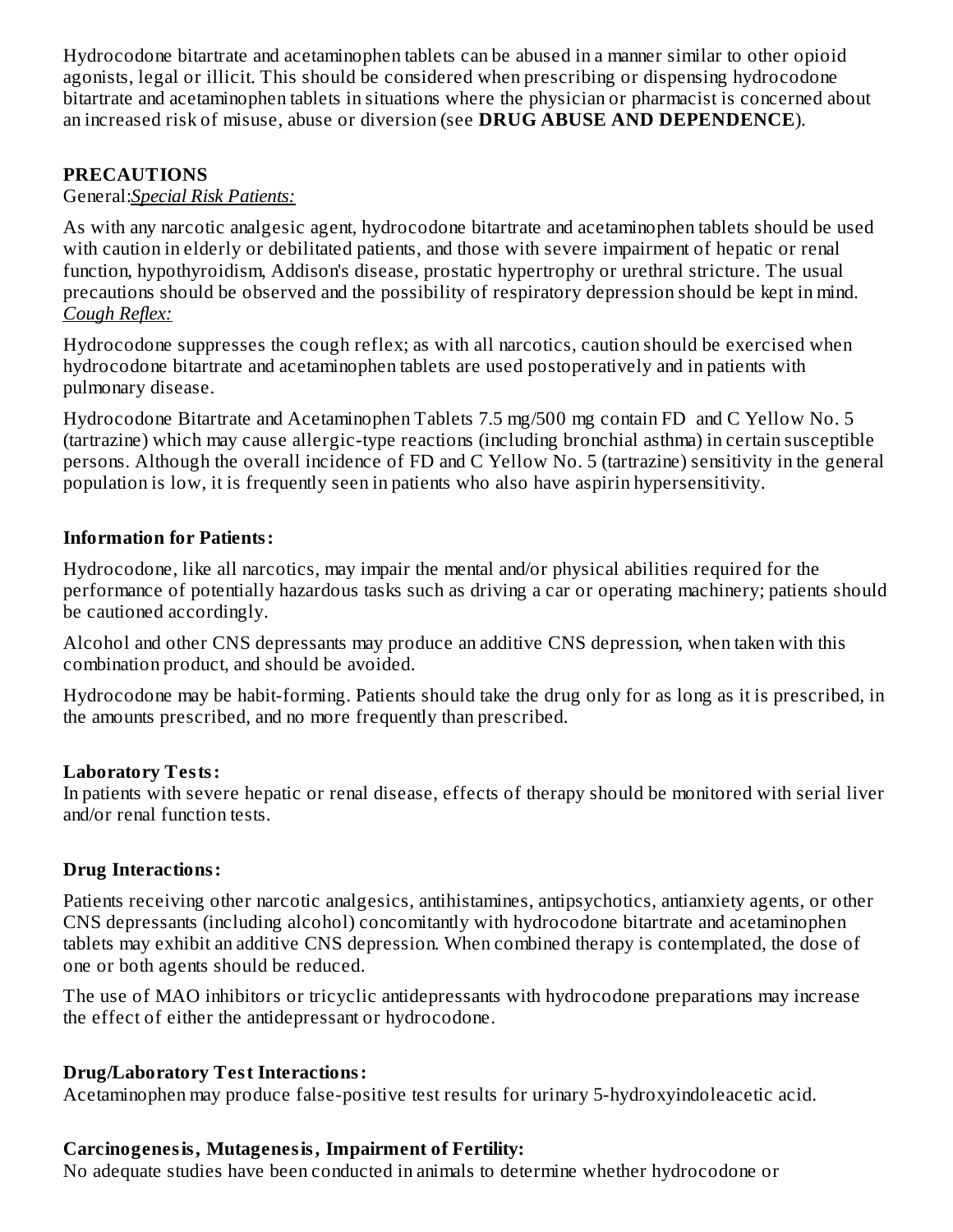acetaminophen have a potential for carcinogenesis, mutagenesis, or impairment of fertility.

#### **Pregnancy:**

*Teratogenic Effects:*Pregnancy Category C:

There are no adequate and well-controlled studies in pregnant women. Hydrocodone bitartrate and acetaminophen tablets should be used during pregnancy only if the potential benefit justifies the potential risk to the fetus.

*Nonteratogenic Effects:*

Babies born to mothers who have been taking opioids regularly prior to delivery will be physically dependent. The withdrawal signs include irritability and excessive crying, tremors, hyperactive reflexes, increased respiratory rate, increased stools, sneezing, yawning, vomiting, and fever. The intensity of the syndrome does not always correlate with the duration of maternal opioid use or dose. There is no consensus on the best method of managing withdrawal.

#### **Labor and Delivery:**

As with all narcotics, administration of hydrocodone bitartrate and acetaminophen tablets to the mother shortly before delivery may result in some degree of respiratory depression in the newborn, especially if higher doses are used.

#### **Nursing Mothers:**

Acetaminophen is excreted in breast milk in small amounts, but the significance of its effects on nursing infants is not known. It is not known whether hydrocodone is excreted in human milk. Because many drugs are excreted in human milk and because of the potential for serious adverse reactions in nursing infants from hydrocodone and acetaminophen, a decision should be made whether to discontinue nursing or to discontinue the drug, taking into account the importance of the drug to the mother.

#### **Pediatric Us e:**

Safety and effectiveness in pediatric patients have not been established.

#### **Geriatric Us e:**

Clinical studies of hydrocodone bitartrate and acetaminophen tablets did not include sufficient numbers of subjects aged 65 and over to determine whether they respond differently from younger subjects. Other reported clinical experience has not identified differences in responses between the elderly and younger patients. In general, dose selection for an elderly patient should be cautious, usually starting at the low end of the dosing range, reflecting the greater frequency of decreased hepatic, renal, or cardiac function, and of concomitant disease or other drug therapy.

Hydrocodone and the major metabolites of acetaminophen are known to be substantially excreted by the kidney. Thus the risk of toxic reactions may be greater in patients with impaired renal function due to the accumulation of the parent compound and/or metabolites in the plasma. Because elderly patients are more likely to have decreased renal function, care should be taken in dose selection, and it may be useful to monitor renal function.

Hydrocodone may cause confusion and over-sedation in the elderly; elderly patients generally should be started on low doses of hydrocodone bitartrate and acetaminophen tablets and observed closely.

### **ADVERSE REACTIONS**

The most frequently reported adverse reactions are lightheadedness, dizziness, sedation, nausea and vomiting. These effects seem to be more prominent in ambulatory than in nonambulatory patients, and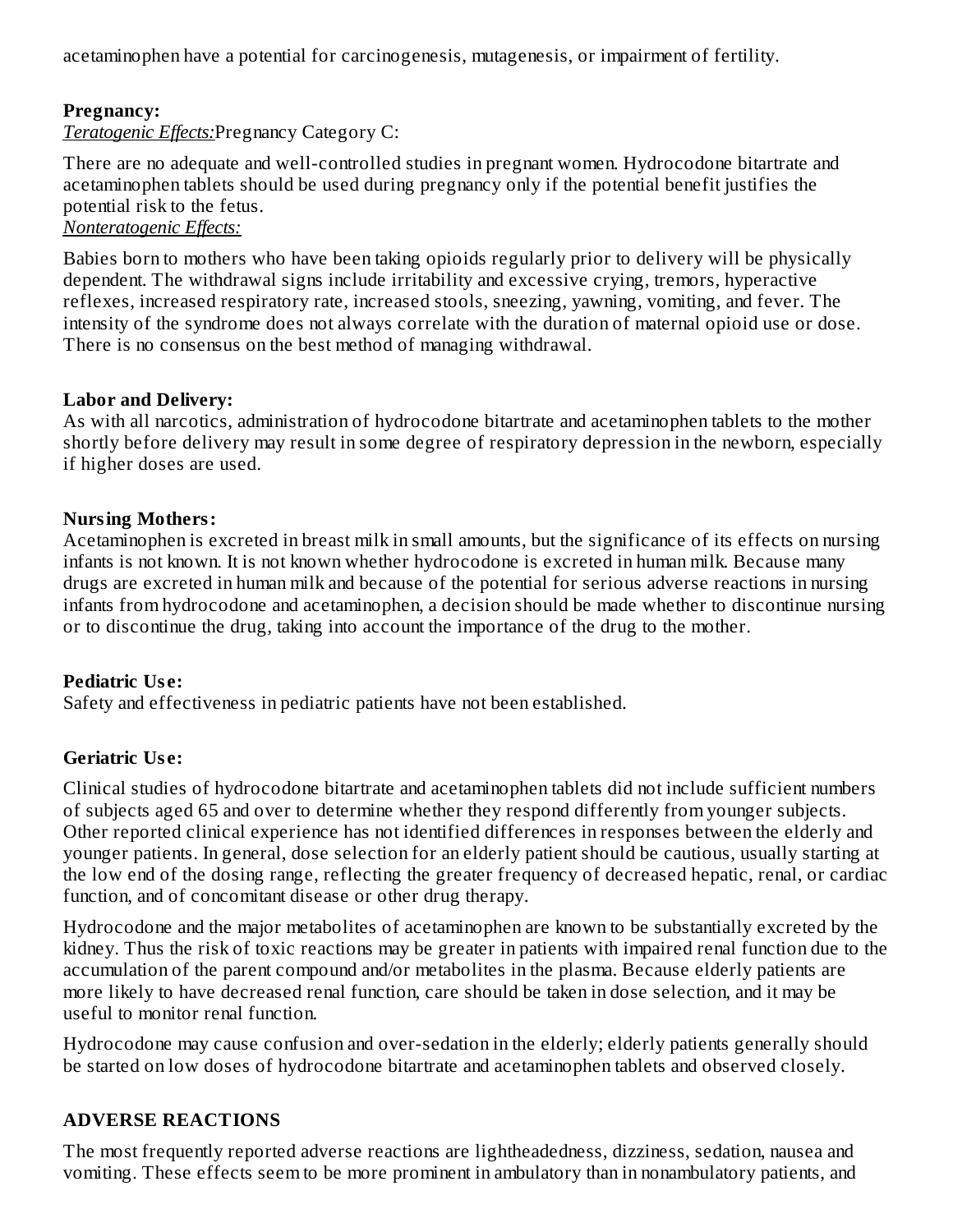some of these adverse reactions may be alleviated if the patient lies down.

Other adverse reactions include:

**Central Nervous System:** Drowsiness, mental clouding, lethargy, impairment of mental and physical performance, anxiety, fear, dysphoria, psychic dependence, mood changes.

**Gastrointestinal System:** Prolonged administration of hydrocodone bitartrate and acetaminophen tablets may produce constipation.

**Genitourinary System:** Ureteral spasm, spasm of vesical sphincters and urinary retention have been reported with opiates.

**Respiratory Depression:** Hydrocodone bitartrate may produce dose-related respiratory depression by acting directly on the brain stem respiratory centers (see **OVERDOSAGE**).

**Special Senses:** Cases of hearing impairment or permanent loss have been reported predominantly in patients with chronic overdose.

**Dermatological:** Skin rash, pruritus.

The following adverse drug events may be borne in mind as potential effects of acetaminophen: allergic reactions, rash, thrombocytopenia, agranulocytosis.

Potential effects of high dosage are listed in the **OVERDOSAGE** section.

# **DRUG ABUSE AND DEPENDENCE**

Misuse, Abuse, and Diversion of Opioids:

Hydrocodone bitartrate and acetaminophen tablets contain hydrocodone, an opioid agonist, and is a Schedule III controlled substance. Hydrocodone bitartrate and acetaminophen tablets, and other opioids, used in analgesia can be abused and are subject to criminal diversion.

Addiction is a primary, chronic, neurobiologic disease, with genetic, psychosocial, and environmental factors influencing its development and manifestations. It is characterized by behaviors that include one or more of the following: impaired control over drug use, compulsive use, continued use despite harm, and craving. Drug addiction is a treatable disease utilizing a multidisciplinary approach, but relapse is common.

"Drug seeking" behavior is very common in addicts and drug abusers. Drug-seeking tactics include emergency calls or visits near the end of office hours, refusal to undergo appropriate examination, testing or referral, repeated "loss" of prescriptions, tampering with prescriptions and reluctance to provide prior medical records or contact information for other treating physician(s). "Doctor shopping" to obtain additional prescriptions is common among drug abusers and people suffering from untreated addiction.

Abuse and addiction are separate and distinct from physical dependence and tolerance. Physical dependence usually assumes clinically significant dimensions only after several weeks of continued opioid use, although a mild degree of physical dependence may develop after a few days of opioid therapy. Tolerance, in which increasingly large doses are required in order to produce the same degree of analgesia, is manifested initially by a shortened duration of analgesic effect, and subsequently by decreases in the intensity of analgesia. The rate of development of tolerance varies among patients. Physicians should be aware that abuse of opioids can occur in the absence of true addiction and is characterized by misuse for non-medical purposes, often in combination with other psychoactive substances. Hydrocodone bitartrate and acetaminophen tablets, like other opioids, may be diverted for non-medical use. Record-keeping of prescribing information, including quantity, frequency, and renewal requests is strongly advised.

Proper assessment of the patient, proper prescribing practices, periodic re-evaluation of therapy, and proper dispensing and storage are appropriate measures that help to limit abuse of opioid drugs.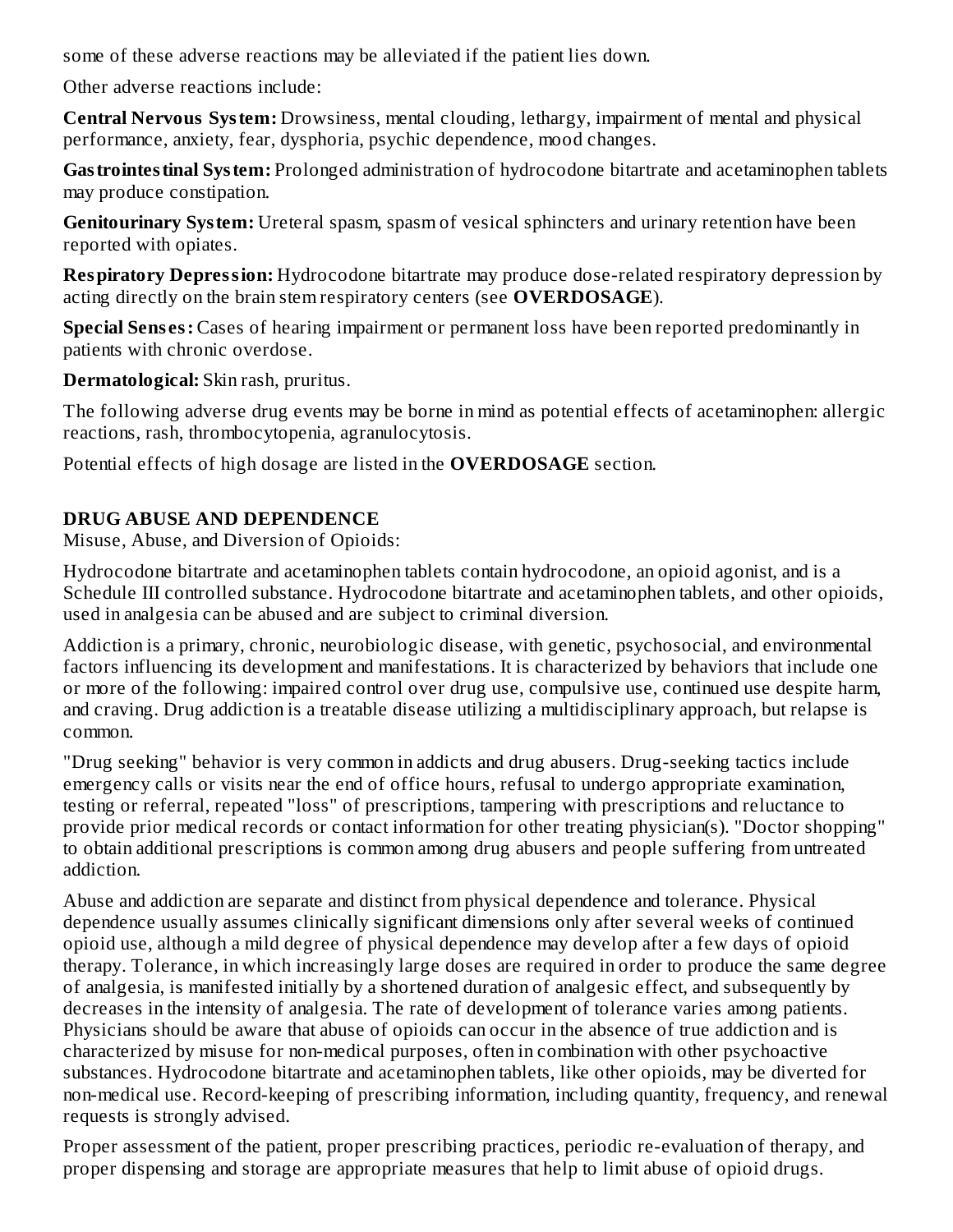### **OVERDOSAGE**

Following an acute overdosage, toxicity may result from hydrocodone or acetaminophen. Signs and Symptoms:*Hydrocodone:*

Serious overdose with hydrocodone is characterized by respiratory depression (a decrease in respiratory rate and/or tidal volume, Cheyne-Stokes respiration, cyanosis), extreme somnolence progressing to stupor or coma, skeletal muscle flaccidity, cold and clammy skin, and sometimes bradycardia and hypotension. In severe overdosage, apnea, circulatory collapse, cardiac arrest and death may occur.

#### *Acetaminophen:*

In acetaminophen overdosage: dose-dependent, potentially fatal hepatic necrosis is the most serious adverse effect. Renal tubular necrosis, hypoglycemic coma, and thrombocytopenia may also occur.

Early symptoms following a potentially hepatotoxic overdose may include: nausea, vomiting, diaphoresis and general malaise. Clinical and laboratory evidence of hepatic toxicity may not be apparent until 48 to 72 hours post-ingestion.

In adults, hepatic toxicity has rarely been reported with acute overdoses of less than 10 grams, or fatalities with less than 15 grams. Treatment:

A single or multiple overdose with hydrocodone and acetaminophen is a potentially lethal polydrug overdose, and consultation with a regional poison control center is recommended.

Immediate treatment includes support of cardiorespiratory function and measures to reduce drug absorption. Vomiting should be induced mechanically, or with syrup of ipecac, if the patient is alert (adequate pharyngeal and laryngeal reflexes). Oral activated charcoal (1 g/kg) should follow gastric emptying. The first dose should be accompanied by an appropriate cathartic. If repeated doses are used, the cathartic might be included with alternate doses as required. Hypotension is usually hypovolemic and should respond to fluids. Vasopressors and other supportive measures should be employed as indicated. A cuffed endotracheal tube should be inserted before gastric lavage of the unconscious patient and, when necessary, to provide assisted respiration.

Meticulous attention should be given to maintaining adequate pulmonary ventilation. In severe cases of intoxication, peritoneal dialysis, or preferably hemodialysis may be considered. If hypoprothrombinemia occurs due to acetaminophen overdose, vitamin K should be administered intravenously.

Naloxone, a narcotic antagonist, can reverse respiratory depression and coma associated with opioid overdose. Naloxone hydrochloride 0.4 mg to 2 mg is given parenterally. Since the duration of action of hydrocodone may exceed that of the naloxone, the patient should be kept under continuous surveillance and repeated doses of the antagonist should be administered as needed to maintain adequate respiration. A narcotic antagonist should not be administered in the absence of clinically significant respiratory or cardiovascular depression.

If the dose of acetaminophen may have exceeded 140 mg/kg, acetylcysteine should be administered as early as possible. Serum acetaminophen levels should be obtained, since levels four or more hours following ingestion help predict acetaminophen toxicity. Do not await acetaminophen assay results before initiating treatment. Hepatic enzymes should be obtained initially, and repeated at 24-hour intervals.

Methemoglobinemia over 30% should be treated with methylene blue by slow intravenous administration.

The toxic dose for adults for acetaminophen is 10 g.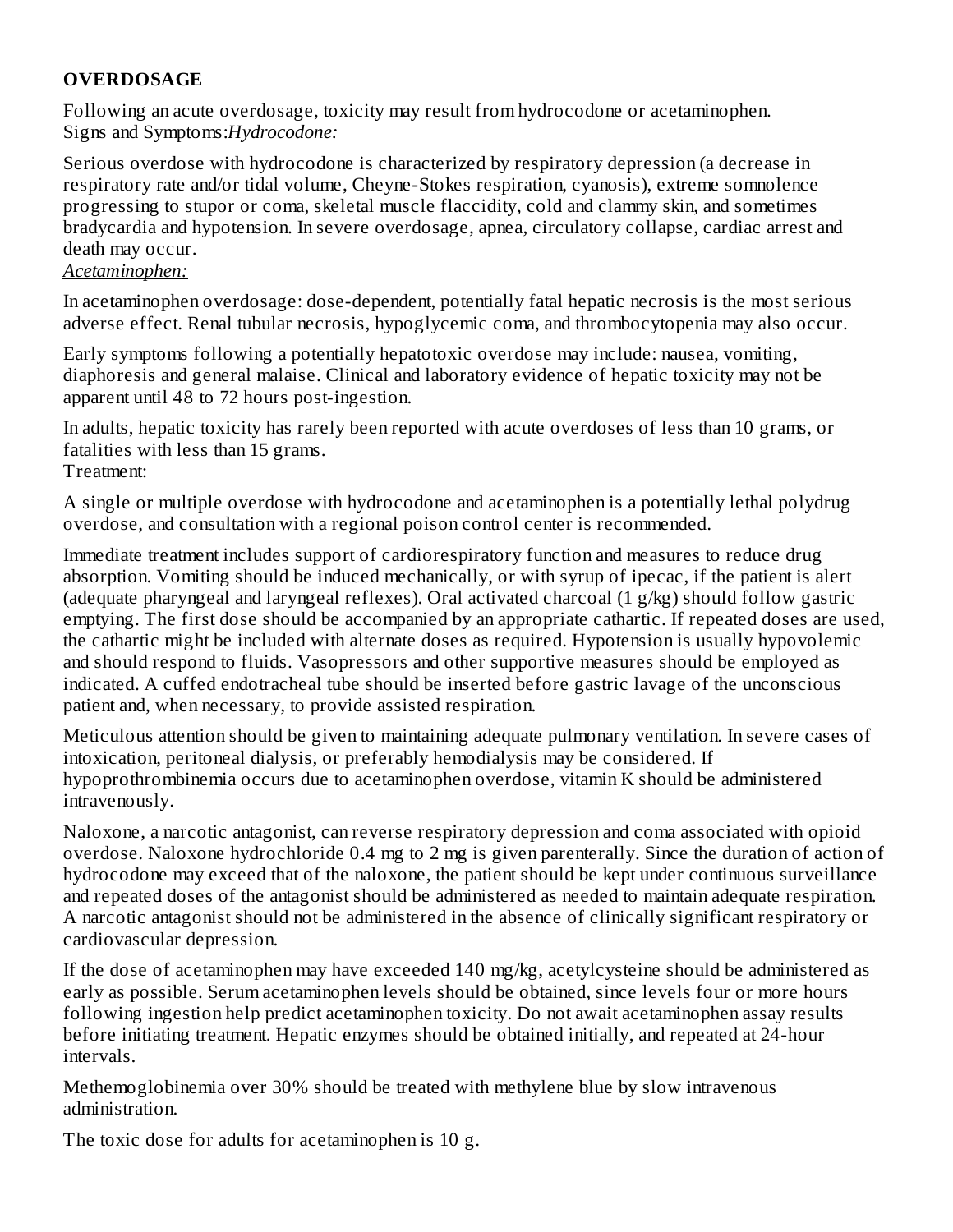### **DOSAGE AND ADMINISTRATION**

Dosage should be adjusted according to the severity of the pain and the response of the patient. However, it should be kept in mind that tolerance to hydrocodone can develop with continued use and that the incidence of untoward effects is dose related.

Hydrocodone Bitartrate and Acetaminophen Tablets, USP 7.5 mg/500 mg

The usual adult dosage is one tablet every four to six hours as needed for pain. The total daily dosage should not exceed 6 tablets.

# **HOW SUPPLIED**

Hydrocodone Bitartrate and Acetaminophen Tablets, USP 7.5 mg/500 mg

are supplied as white with green specks, capsule-shaped, scored tablets, debossed "3594" on one side and debossed "V" on the reverse side. The tablets are supplied in containers of 30, 60, 90, 100, 120, 180, 240, 500 and 1000.

Storage:

Store at 20°-25°C (68°-77°F) [see USP Controlled Room Temperature].

Dispense in a tight, light-resistant container as defined in the USP/NF with a child-resistant closure.

A Schedule CIII Narcotic.

copy of label

| NDC: 67296-0643-2<br><b>HYDROCODONE BITARTRATE &amp;</b>                                                                                            |                | $\sim$   |
|-----------------------------------------------------------------------------------------------------------------------------------------------------|----------------|----------|
| <b>ACETAMINOPHEN</b><br><b>Rx Only</b><br>7.5/500MG<br>15 Tablets                                                                                   |                |          |
| 90110A 1<br>Lot:<br>Exp: 01/13<br>Usual adult dosage: See package insert                                                                            |                |          |
| Store at controlled room temperature:<br>20-25 C (68-77 F)<br>Mfg. for:<br><b>Qualitest Pharmaceuticals</b><br>Huntsville, AL 35811<br>0603-3882-26 |                | 67296    |
| Dist. by: Redpharm Drug Eden Prairie, MN 55344                                                                                                      | 110595<br>LCN: | $\infty$ |

# **HYDROCODONE BITARTRATE AND ACETAMINOPHEN**

hydrocodone bitartrate and acetaminophen tablet

| <b>Product Information</b>             |                                   |                     |  |                                   |          |
|----------------------------------------|-----------------------------------|---------------------|--|-----------------------------------|----------|
| Product Type                           | <b>HUMAN</b><br>PRESCRIPTION DRUG | Item Code (Source)  |  | NDC:67296-<br>0643(NDC:0603-3882) |          |
| <b>Route of Administration</b>         | ORAL                              | <b>DEA Schedule</b> |  | CIII                              |          |
|                                        |                                   |                     |  |                                   |          |
| <b>Active Ingredient/Active Moiety</b> |                                   |                     |  |                                   |          |
| <b>Ingredient Name</b>                 |                                   |                     |  | <b>Basis of Strength</b>          | Strength |